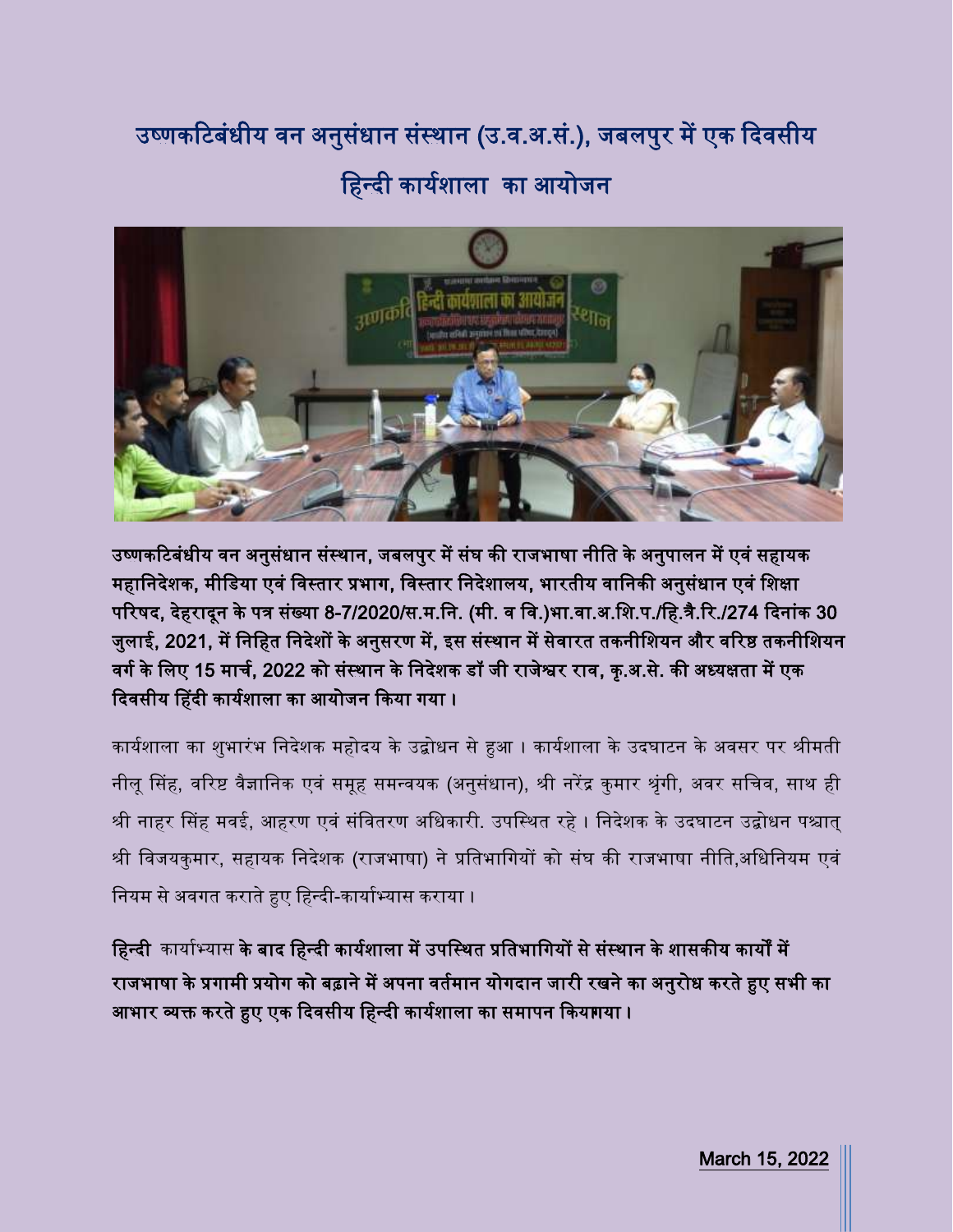## Organization of one day Hindi workshop at Tropical Forest Research Institute (TFRI), Jabalpur



In compliance with the official language policy of the Union  $\&$  the directions contained in the Assistant Director General, Media and Extension Division, Directorate of Extension, Indian Council of Forestry Research and Education, Dehradun's letter No 8-7/2020/ADG (M&E) ICFRE/HQPR/274 dated 30th July,2021, a one-day Hindi workshop was organized at Tropical Forest Research Institute, Jabalpur on 15th March 2022 for technician and senior technician category officials of the institute under the chairmanship of the Director, Dr. G. Rajeshwar Rao, ARS.

The workshop started with the inaugural address by the Director. On the occasion of the inauguration of the workshop, Smt. Neelu Singh, Senior Scientist and Group Coordinator (Research), Shri Narendra Kumar Shringi, Under Secretary, as well as Shri Nahar Singh Mawai, Drawing and Disbursing Officer. were present. After the inaugural address of the chair, Shri Vijay Kumar, Assistant Director (Official Language) made the participants aware of the Official Language Policy, Act and Rules of the Union and encouraged them to continue their work practice of Hindi in the interest of this institute.

After Hindi practice, While requesting the participants present in the Hindi workshop to continue their present contribution in increasing the progressive use of official language in the official work of the institute and implement the knowledge gained from the workshop a one day workshop ended by expressing gratitude to all the participants.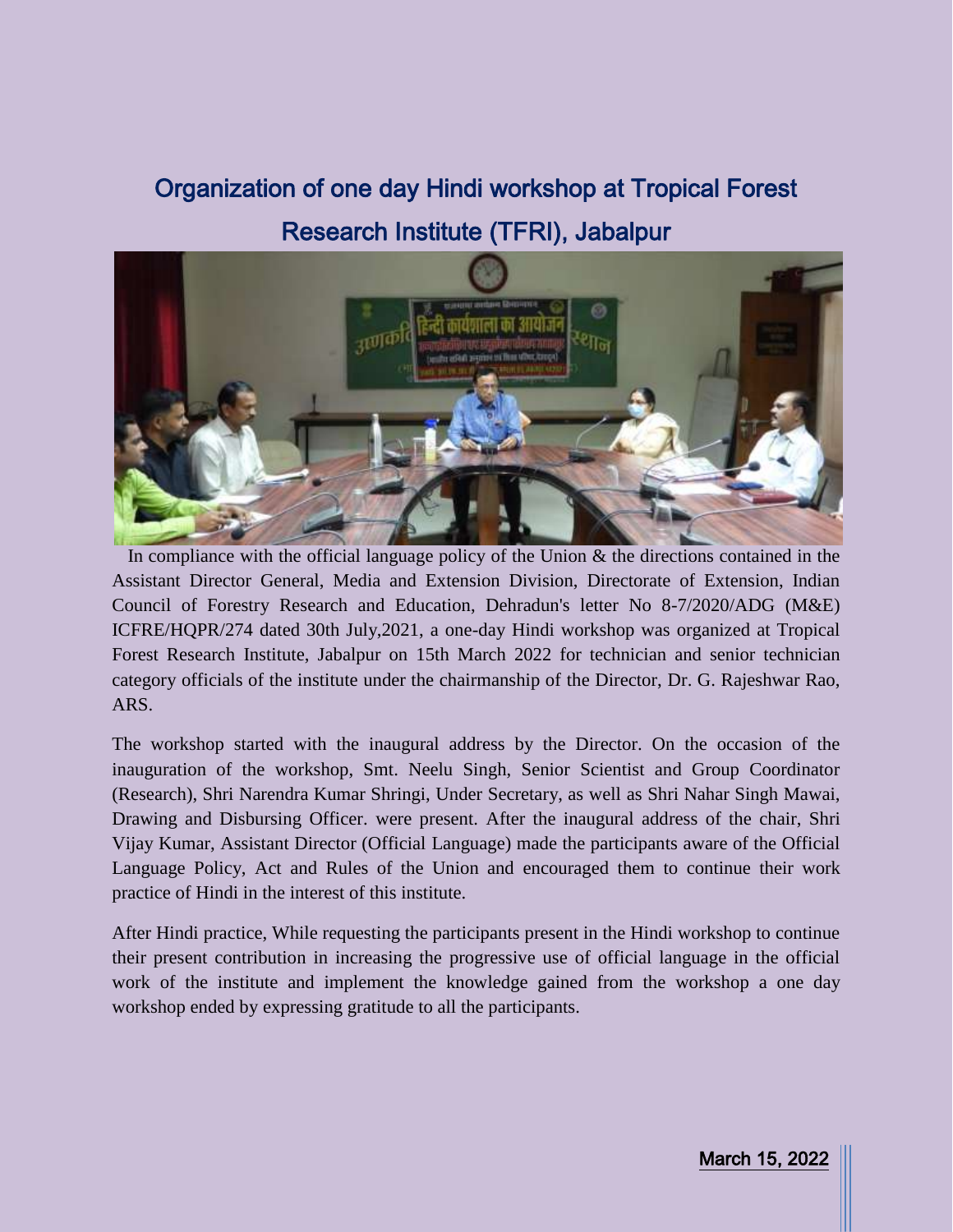## कार्यशाला की झलकियाँ





March 15, 2022